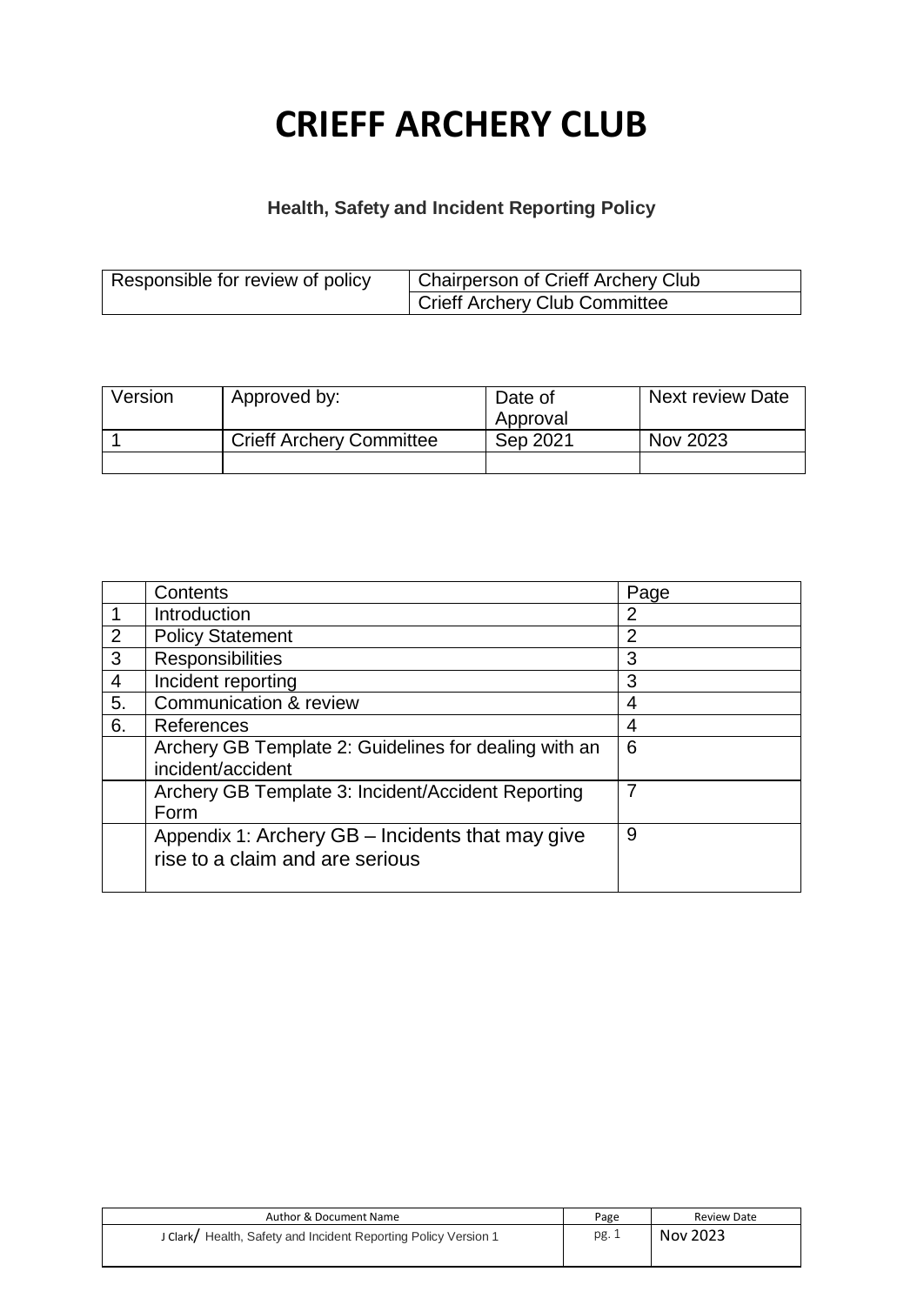# **1. Introduction**

This policy has been produced by Crieff Archery Club to outline the clubs health & safety policy statement and provide information in relation to the incident reporting process. Crieff Archery Club operates within Archery GB and Scottish Archery Association rules and relevant policies and procedures.

Crieff Archery Club is run by volunteers and has no employees. For the purposes of health and safety law, volunteers cannot be regarded as employees therefore the Health and Safety at Work etc. Act 1974 does not apply, other than a duty to not misuse or interfere with items provided for health and safety reasons.

A duty under Common (Civil) Law however does apply. Under common law, voluntary organisations (inc. sports clubs) and individual volunteers, have a duty of care to each other and others who may be affected by their activities.

Archery GB Shooting Administration Procedure 1 provides information in relation to the incident recording and reporting process.

This document therefore, summarises Crieff Archery Clubs actions to ensure compliance with the Common Law duty of care principle, Archery GB requirements and takes into account requirements under the General Data Protection Regulation (GDPR).

# **2. Policy Statement**

Crieff Archery Club will ensure that health and safety are maintained within the club and encourage all those involved with the club, including visiting archers and spectators, to support us to ensure we continue to provide a safe environment for the practice of archery.

We will:

• Undertake annual recorded risk assessments of both indoor and outdoor archery ranges and archery practice.

• Ensure a safe environment by actioning any measures identified by the risk assessments

• Ensure that all members are given the appropriate level of archery safety competence by running appropriate beginner's courses, and are coached / supervised during archery sessions.

• Ensure that normal operating and emergency arrangements are in place and known by all members.

• Provide access to first aid facilities.

• Ensure that all members are aware they must report any injuries or accidents sustained during any club activity or whilst on the club premises.

• Ensure that the implementation of this policy is reviewed annually and monitored for effectiveness.

| Author & Document Name                                          | Page  | <b>Review Date</b> |
|-----------------------------------------------------------------|-------|--------------------|
| J Clark/ Health, Safety and Incident Reporting Policy Version 1 | pg. 2 | May 2019           |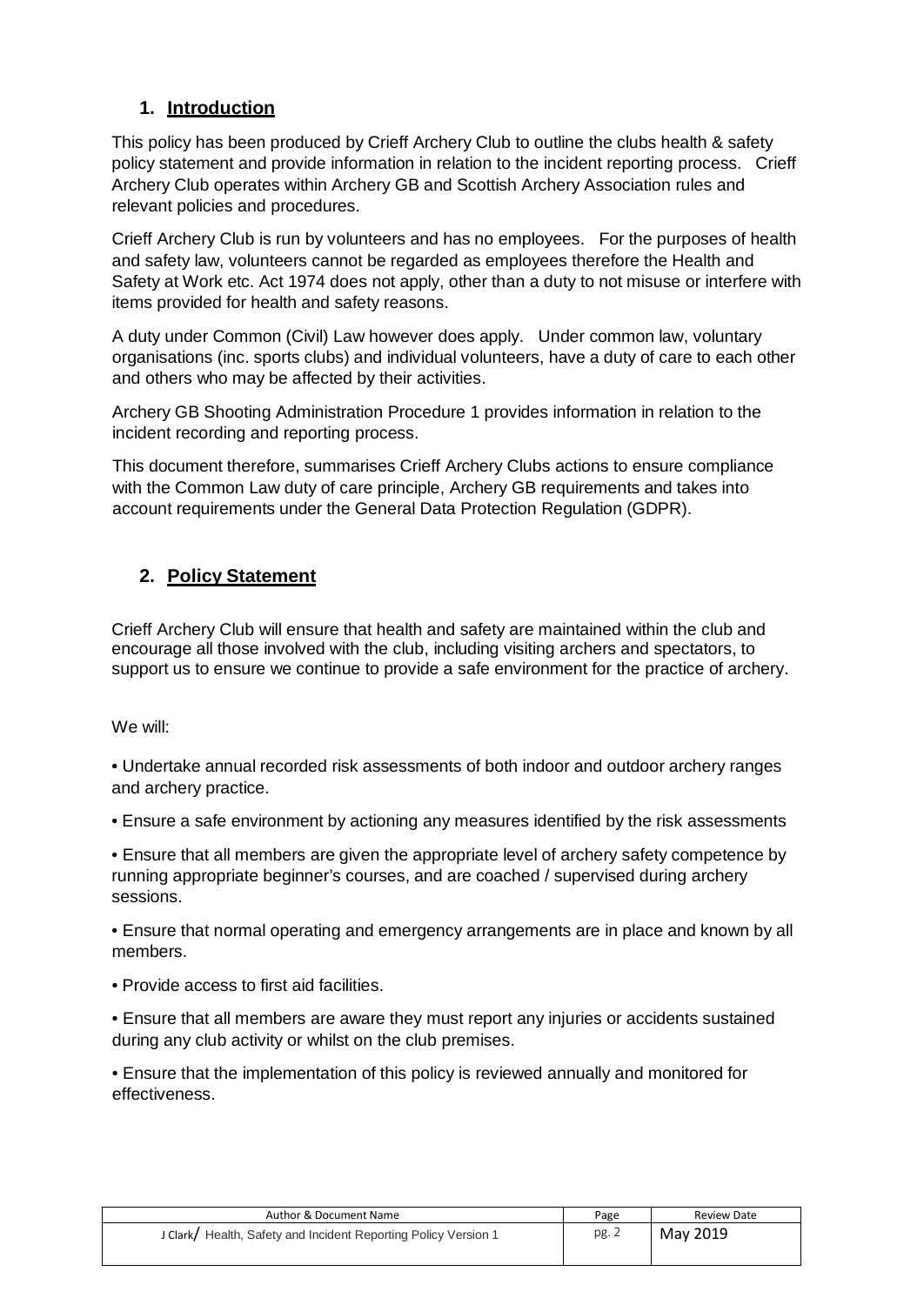# **3. Responsibilities**

Crieff Archery Club committee members, coaches and Field Captain/Rangemaster are ultimately responsible for ensuring that as far that is reasonably practicable, a safe environment exists for the practice of archery and that activities are conducted in such a manner as to minimise the risk to health and safety.

Members and Visitors Responsibilities

- All members and visitors have an obligation to take reasonable care for the health and safety of themselves and other persons who may be affected by their actions
- To cooperate with the Club on all health and safety issues
- To Correctly use all equipment provided by the club
- Not interfere with or misuse anything provided for their health, safety or welfare.

## **4. Incident Reporting**

## INCIDENT RECORDING GUIDELINES

The following requirements are summarised from Archery GB Shooting Administration Procedure (SAP) 1.

- 1. A designated person is appointed to record any reportable accident. With regards to Crieff Archery Club, this duty is devolved to any senior experienced adult archer. Archery GB templates 2&3 offers guidance for anyone who is notified of an accident.
- 2. Records must be kept for at least 6 years and significantly longer where the incident involves a minor as they have up to the age of 18 plus 3 years to make a claim.
- 3. Names and addresses of any possible witnesses must be recorded.
- 4. A data protection compliant accident book must be used. With regards to Crieff Archery Club, we will use Archery GB template 3 Incident/Accident Report Form.
- 5. It is important that all incidents that may give rise to a claim are reported to the Archery GB Insurance Officer with initial details so that these can be passed to the insurance agents as quickly as possible. This will enable insurers to carry out investigations at an early stage whilst information relating to the claim remains fresh in the mind. This will also ensure that Crieff Archery Club is complying fully with the insurance policy terms and conditions. Incidents and injuries that should be reported are attached as Appendix 1.
- 6. The SAP reminds us that in **NO** circumstances should you admit liability or agree to pay for any damage caused as this may prejudice the position of insurers and **COULD** result in the withdrawal of any indemnity. Any payments you make to third parties will not necessarily be reimbursed.

| Author & Document Name                                          | Page  | Review Date |
|-----------------------------------------------------------------|-------|-------------|
| J Clark/ Health, Safety and Incident Reporting Policy Version 1 | pg. 3 | May 2019    |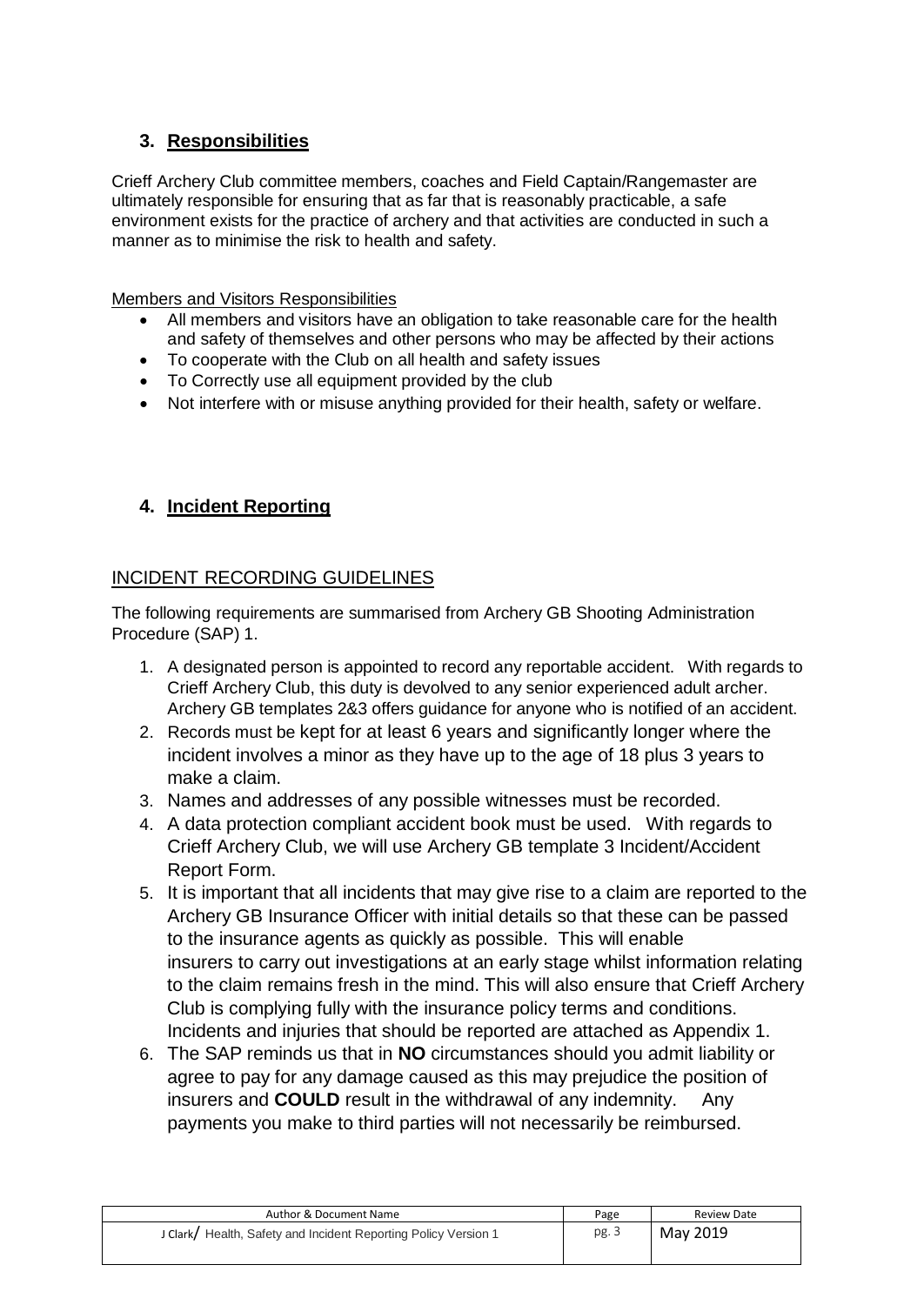#### Data Protection

In order to ensure that Crieff Archery Club complies with the requirements of the General Data Protection Regulations, and in line with Health and Safety Executive guidance, the Incident Folder must only hold blank copies of forms. Completed entries in the Incident Folder contain sensitive personal information in terms of the General Data Protection Regulations, therefore in order to ensure compliance, all personal details must be kept confidential.

It is the responsibility of the Field Captain/Rangemaster to ensure that any completed forms are kept secure and handed to the club secretary for secure filing. This will ensure compliance with the General Data Protection Regulations.

## **Incident Reporting in Practice**

Should an incident occur, then:

- An incident form must be completed. These are held in the Incident Folder at The club container at the Crieff and Strathearn Rugby Club playing fields at Braidhaugh Park and the club locker at Strathearn Community Campus
- The completed incident form must be passed to the Field Captain/Rangemaster for review and any immediate actions required
- Field Captain/Rangemaster will then ensure the completed form is passed to Club Secretary for secure storage.

#### **5. Communication & Review**

This policy will be held on the Crieff Archery Club website and its update communicated to members via facebook and email communications. This policy will remain current until superseded.

This policy will be updated annually or prior to this should circumstances, guidance or any enactment of law change.

#### **6. References**

- Health and Safety at Work etc. Act 1974
- Common Law (Duty of care as set by *Donoghue v Stevenson 1932)*
- Archery GB [www.archerygb.org](http://www.archerygb.org/)
- Archery GB Shooting Administration Procedure
- General Data Protection Regulations

| Author & Document Name                                                                   | Page  | <b>Review Date</b> |
|------------------------------------------------------------------------------------------|-------|--------------------|
| J-Clark/ Health, Safety and Incident Reporting Policy Version 1<br>archery <sup>GB</sup> | pg. 4 | May 2019           |
|                                                                                          |       |                    |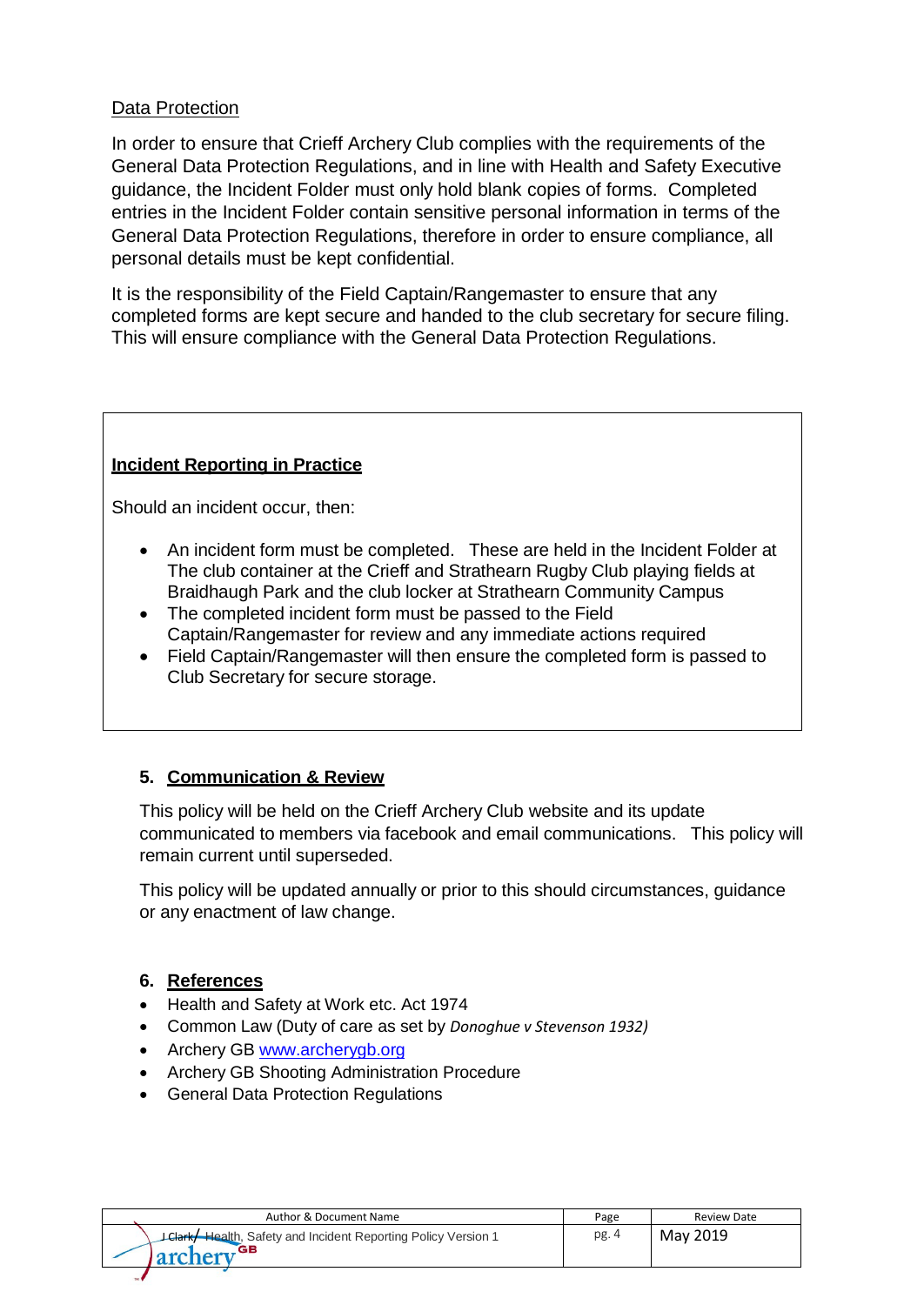archery<sup>GB</sup>

# **TEMPLATE 2: GUIDELINES FOR DEALING WITH AN INCIDENT/ACCIDENT**

# *CRIEFF ARCHERY CLUB*

- Stay calm but act swiftly and observe the situation. Is there danger of further injuries?
- Listen to what the injured person is saying.
- Alert the first aider if one in place, who should take appropriate action for minor injuries.
- In the event of an injury requiring specialist treatment, call the emergency services.
- Deal with the rest of the group and ensure that they are adequately supervised.
- Do not move someone with major injuries. Wait for the emergency medics.
- Contact the injured person's parent/carer/next of kin.
- Complete an incident/accident report form.

| Author & Document Name                                          | Page  | Review Date |
|-----------------------------------------------------------------|-------|-------------|
| J Clark/ Health, Safety and Incident Reporting Policy Version 1 | pg. 5 | May 2019    |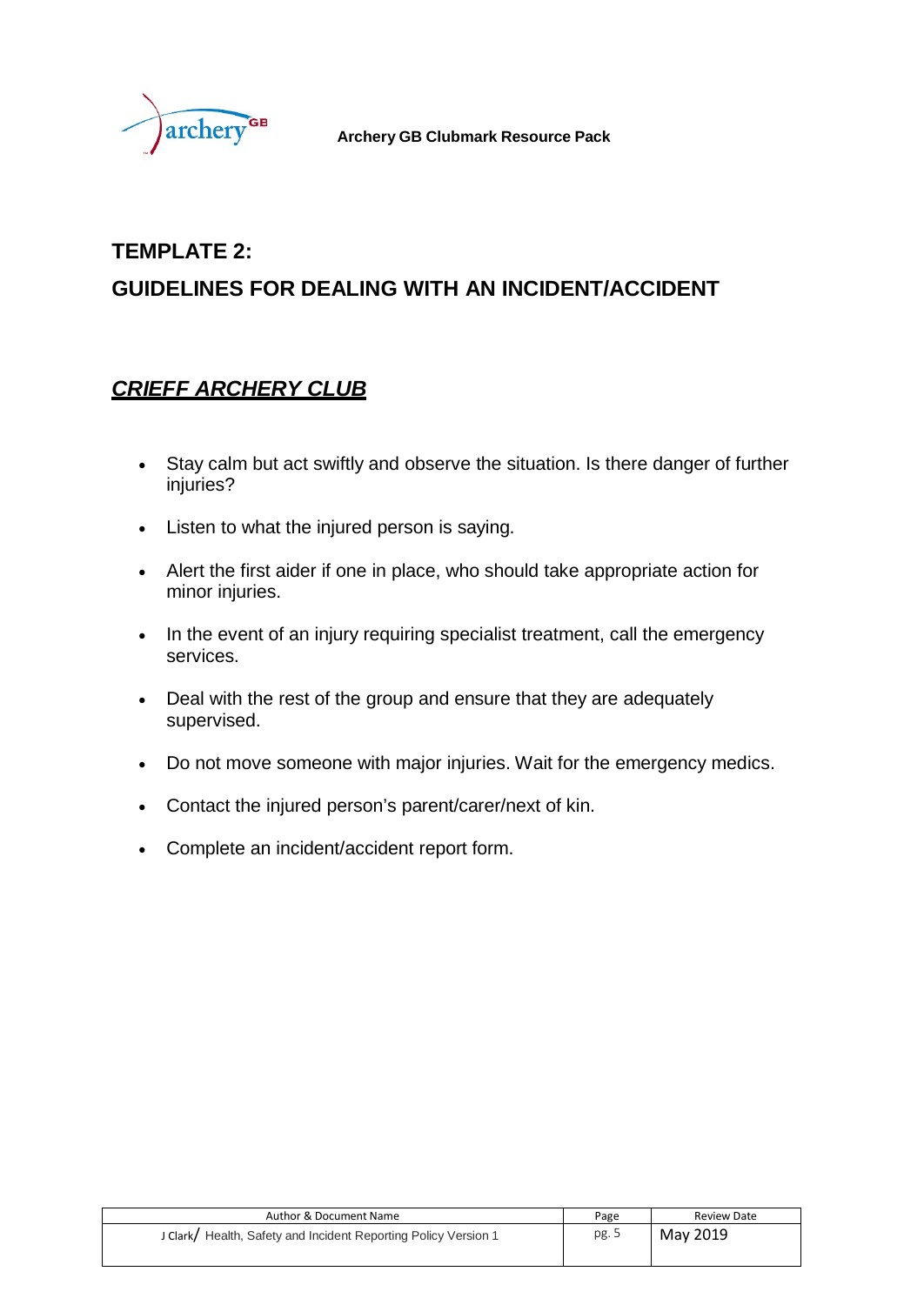

# **TEMPLATE 3: INCIDENT / ACCIDENT REPORT FORM**

# *CRIEFF ARCHERY CLUB*

Name of person in charge of session/competition:

Site where incident / accident took place:

Date of incident / accident:

Time of incident/accident:

Name of injured person and status (eg. club member, spectator etc.)

Address of injured person:

Nature of incident / accident and extent of injury:

Give details of how and precisely where the incident / accident took place. Describe what activity was taking place, eg training , getting changed, etc.

1 of 2 pages

| $\mathbf{A} \mathbf{H}$<br>Name<br>. umer<br>ו מנ<br>ıor<br>$\sim$<br>Ju.<br>____ | age <sup>,</sup> | Date<br>Review |
|-----------------------------------------------------------------------------------|------------------|----------------|
|                                                                                   |                  |                |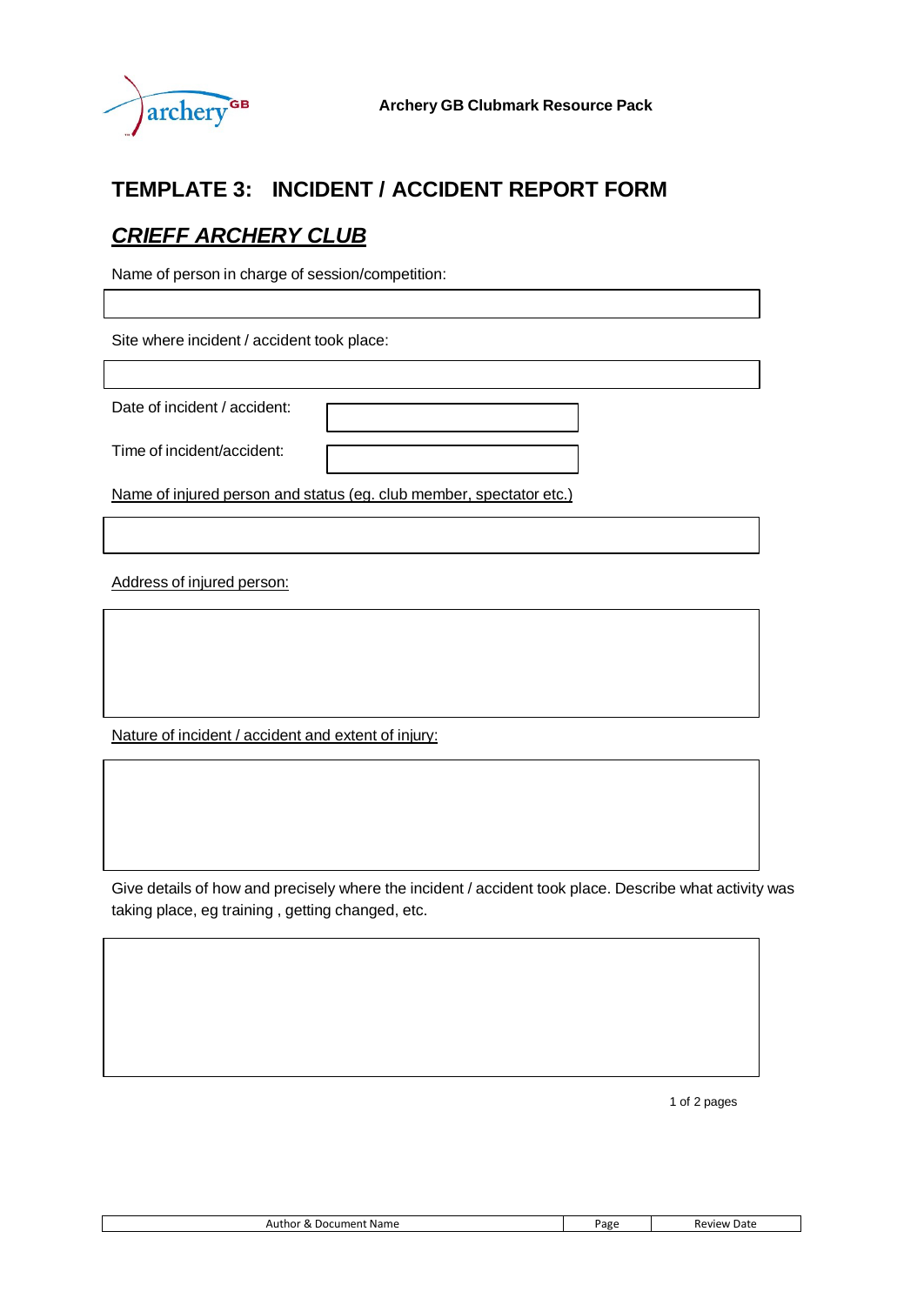| J Clark/ Health, Safety and Incident Reporting Policy Version 1 | pg. 6 | May 2019 |  |
|-----------------------------------------------------------------|-------|----------|--|
|                                                                 |       |          |  |

2 of 2 pages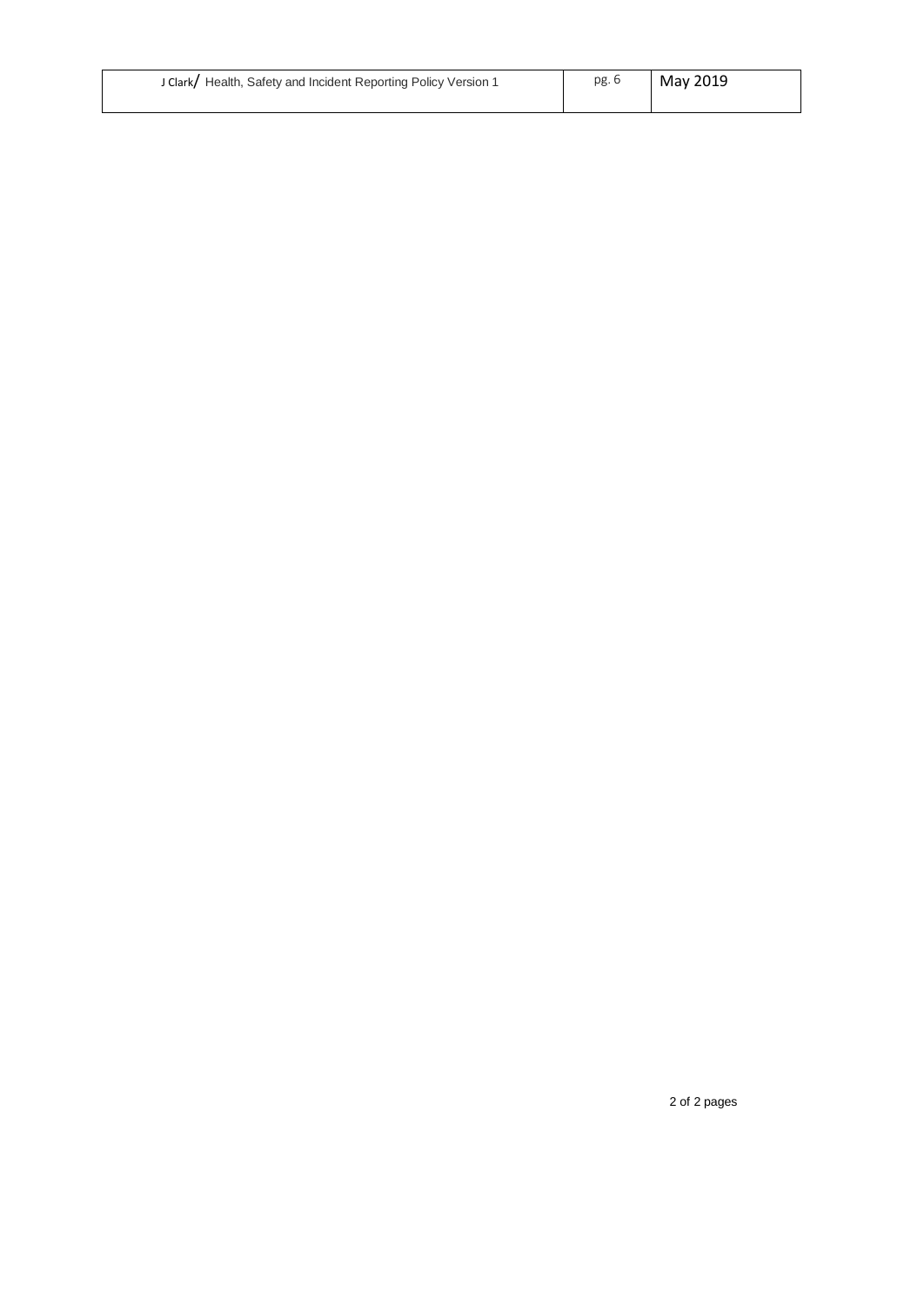Give full details of the action taken including any first aid treatment and the name(s) of the first aider(s):

Were any of the following contacted: Police: Yes No Ambulance: Yes No Parent/carer: Yes No

What happened to the injured person following the incident / accident? (e.g. went home, went to hospital, carried on with session)

Names & contact details of any witnesses:

All of the above facts are a true and accurate record of the incident / accident.

SIGNED: DATE:

In the event of accident occuring through insufficient training or faulty equipment / facilities follow up action to *include completion of Risk assessment form (Template 8)*

#### *This information is confidential and must be filed securely.*

**It is the responsibility of the Field Captain/Rangemaster to ensure that any completed forms are kept secure and handed to the club secretary for secure filing. This will ensure compliance with the General Data Protection Regulations.**

**Where incidents are serious, please refer to Appendix 1 of the Health, Safety and Incident Reporting Policy for guidance on what to report and who to.**

3 of 2 pages

| Author & Document Name                                          | Page | <b>Review Date</b> |
|-----------------------------------------------------------------|------|--------------------|
| J Clark/ Health, Safety and Incident Reporting Policy Version 1 | pg.  | May 2019           |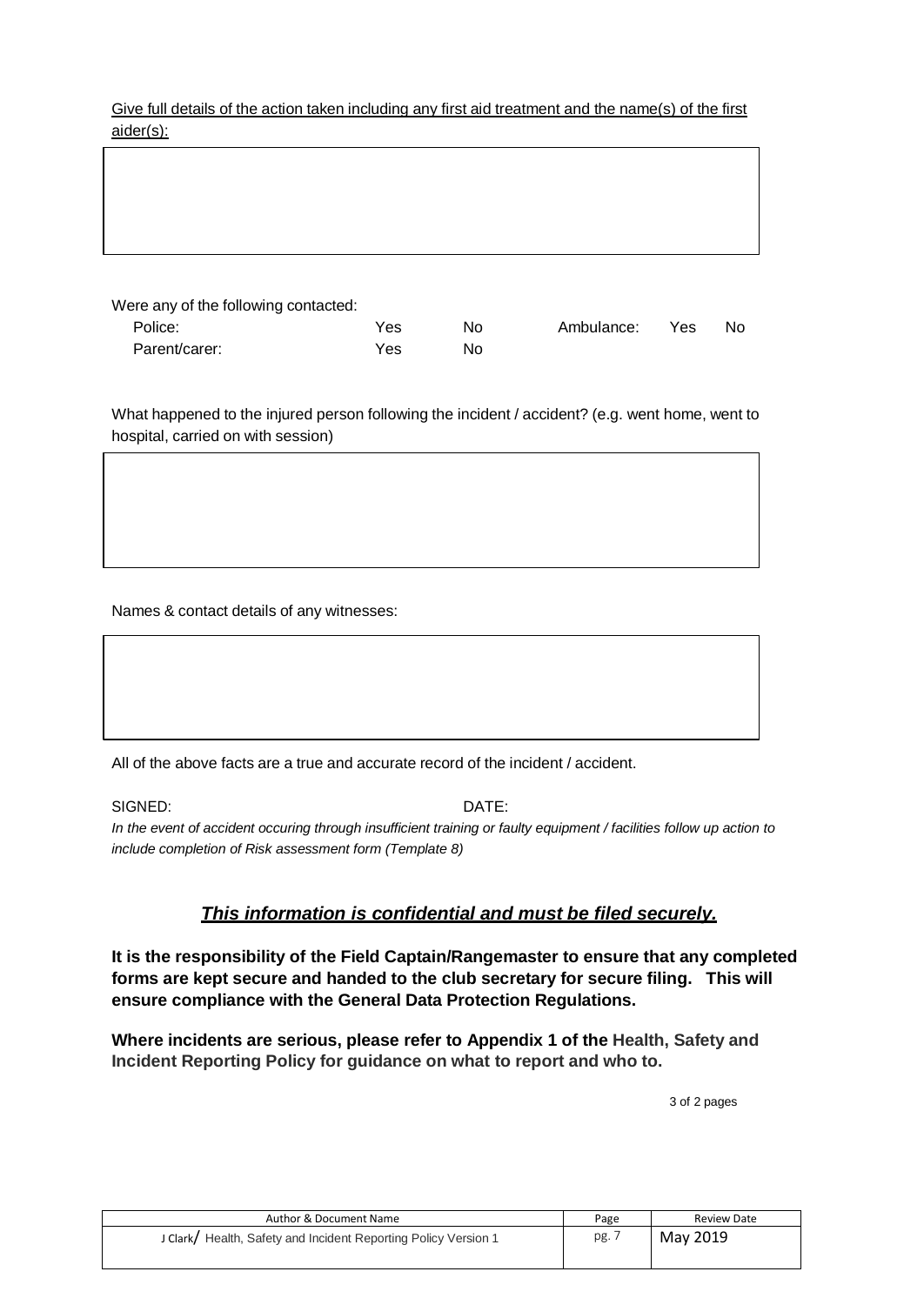## **APPENDIX 1**

# **Archery GB – Incidents that may give rise to a claim and are serious**

It is important that all incidents that may give rise to a claim are reported to the Archery GB Insurance Officer with initial details in order that these can be passed to the insurance agents as quickly as possible. This will enable insurers to carry out investigations at an early stage whilst information relating to the potential claim remains fresh in the mind.

Incidents that should be reported include:

- a fatal accident.
- any allegations of libel / slander.
- an injury involving either referral to or actual hospital treatment.
- any allegations of Professional Negligence i.e. arising out of tuition, coaching or advice given.
- any investigation under any child protection legislation.
- any circumstance involving damage to third party property.

#### Injuries that should be reported include:

- any head injury that requires medical treatment (Doctor or Hospital).
- any fracture other than to fingers, thumbs or toes.
- any amputation, dislocation of the shoulder, hip, knee or spine.
- loss of sight (whether temporary or permanent).
- any injury resulting from electrical shock or burn, leading to unconsciousness or requiring resuscitation or admittance to hospital for more than 24 hours.
- any other injury leading to hypothermia, heat induced illness or to unconsciousness which requires resuscitation or admittance to hospital for more than 24 hours.
- loss of consciousness caused by asphyxia or by exposure to a harmful substance or biological agent.

Additionally you are also required to comply with the amendments to the Ministry of Justice procedures which came into effect on 31st July 2013. These require disclosure of insurance details within 24 hours of contact by Third Party solicitors following an injury where you may be liable. Failure to comply with the revised procedures will result in a sharp increase in costs.

| Author & Document Name                                          | Page  | <b>Review Date</b> |
|-----------------------------------------------------------------|-------|--------------------|
| J Clark/ Health, Safety and Incident Reporting Policy Version 1 | pg. 8 | May 2019           |